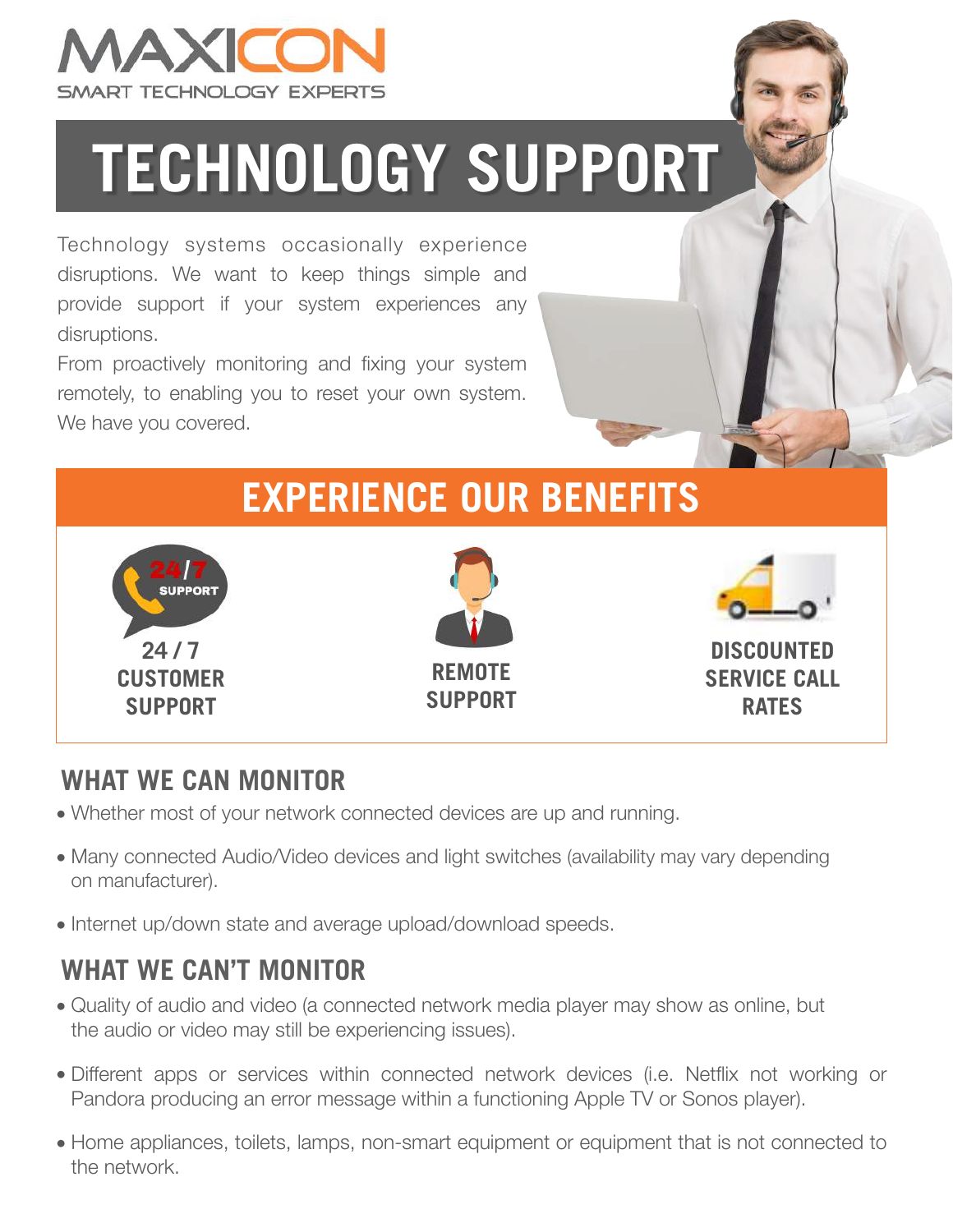

# **TECHNOLOGY SUPPORT PLAN**

### **YOUR YEARLY PLAN INCLUDES**

| <b>SERVICE INCLUDES</b>                                     | <b>NO PLAN</b> | <b>SILVER</b>  | <b>GOLD</b>   | <b>DIAMOND</b>  |
|-------------------------------------------------------------|----------------|----------------|---------------|-----------------|
| Weekday E-mail Support (9am-5pm)                            | $\checkmark$   | $\checkmark$   | $\checkmark$  | $\checkmark$    |
| 24/7/365 E-mail Support                                     |                | $\checkmark$   | $\checkmark$  | $\checkmark$    |
| Regular E-mail Support (Weekends & Nights) 24 Hour Response |                | $\checkmark$   | $\checkmark$  | $\checkmark$    |
| 24/7/365 Phone Support                                      |                | $\checkmark$   | $\checkmark$  | $\checkmark$    |
| Weekday Phone Support (Weekdays 9-5) 24 Hour Response       |                | $\checkmark$   | $\checkmark$  | $\checkmark$    |
| <b>Pro-active Monitoring</b>                                | □              | $\checkmark$   | $\checkmark$  | $\checkmark$    |
| Included On-Site Technical Support (Total Yearly Hours)     | <b>NO</b>      | <b>NO</b>      | 3             | 8               |
| Maintenance Rack Cleaning (Yearly Visits)                   | <b>NO</b>      | <b>NO</b>      | $\mathbf{1}$  | $\overline{2}$  |
| Firmware Updates (Yearly Visits)                            | <b>NO</b>      | <b>NO</b>      | <b>NO</b>     | $\mathbf{1}$    |
| On-Site Support - Weekdays (Per Hour)                       | \$255          | \$180          | \$165         | \$140           |
| On-Site Support - Weekends and Nights (Per Hour)            | \$370          | \$330          | \$290         | \$240           |
| On-Site Support - National Holiday (Per Hour)               | \$400          | \$350          | \$330         | \$270           |
| <b>Priority Support</b>                                     | <b>NO</b>      | Within 4 Days  | Within 2 Days | Within 24 Hours |
| Remote Yearly Programming Updates                           | <b>NO</b>      | <b>NO</b>      | $\mathbf{1}$  | $\overline{2}$  |
| Labor Warranty (Weeks)                                      | 2              | $\overline{4}$ | 6             | 6               |
| Loaner Equipment (If Available)                             | $\Box$         | $\Box$         | $\checkmark$  | $\checkmark$    |
| <b>PRICE YEARLY</b>                                         | Free           | \$600          | \$1200        | \$3600          |
| <b>PRICE MONTHLY</b>                                        | Free           | \$54.99        | \$109.99      | \$329.99        |



**PRO** 



support247@maxiconusa.com

For either of these plans to be properly implemented, besides being an existing Maxicon customer, your system needs to have an OVRC-pro device and at least one (1) Wattbox installed on-site. Wattboxes alow for specific outlets to be reset. The more of these you have on-site, the more devices we will be able to remotely reboot.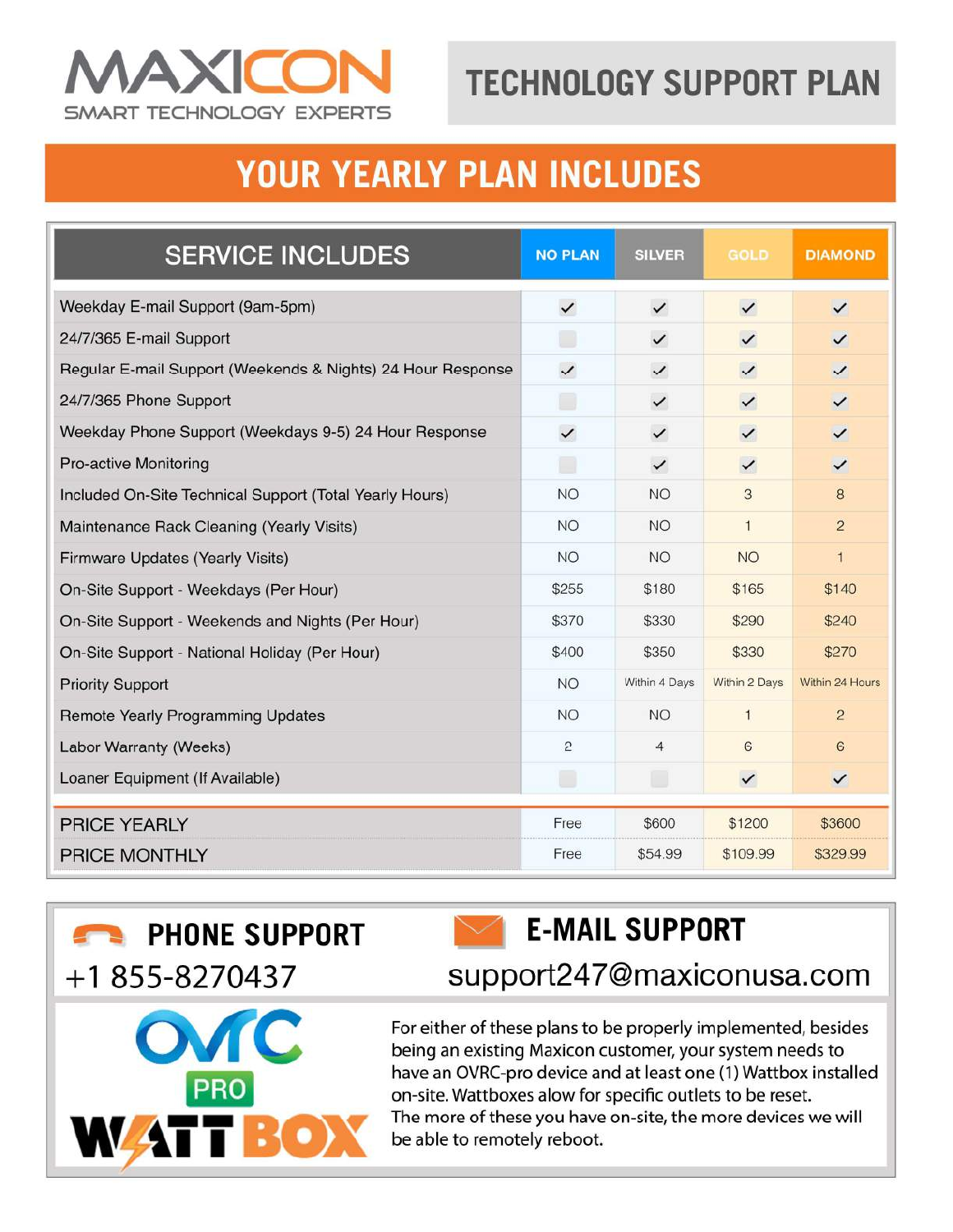

# **TECHNOLOGY SUPPORT PLAN**

#### **• Proactive Monitoring and Remote Repair**

We'll proactively monitor your technology system and often times troubleshoot potential issues before they arise.



#### **• Reactive Remote Repair**

Upon hearing from you, your system will be accessed remotely and oftentimes repaired without a service call.



We're available to communicate with you in whichever manner best fits your lifestyle.



#### **• 24/7 Phone Support**

Experience the convenience of a live answer by our knowledgeable technicians.



#### **• App Control**

You'll get a mobile app enabling you to fix many of the common issues that technology systems experience.



#### **• Discounted Service Call Rates**

We'll proactively monitor your technology system and oftentimes troubleshoot potential issues before they arise.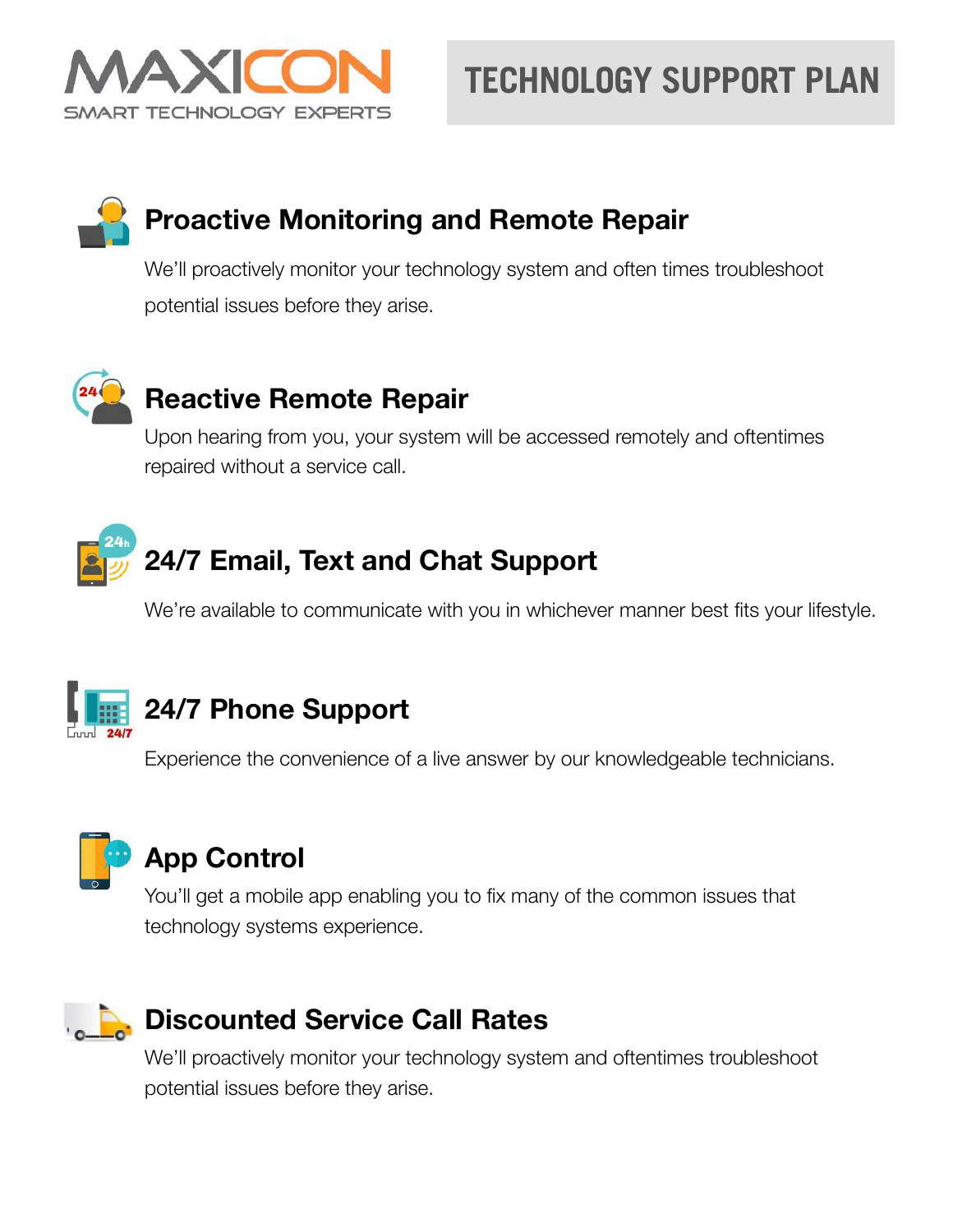

# **PRODUSTOMER INFORMATION**

| <b>PROJECT NAME</b>                       |                                                         |                                           |
|-------------------------------------------|---------------------------------------------------------|-------------------------------------------|
| <b>COMPANY / CLIENT NAME</b>              |                                                         |                                           |
| <b>CONTACT (If Different than client)</b> |                                                         |                                           |
|                                           |                                                         |                                           |
| <b>EMAIL</b>                              |                                                         |                                           |
| <b>PHONE 1</b>                            |                                                         | <b>PHONE 2</b>                            |
| <b>OTHER CONTACT INFORMATION</b>          |                                                         |                                           |
|                                           |                                                         |                                           |
| <b>PROJECT ADDRESS</b>                    |                                                         |                                           |
| <b>CITY</b>                               |                                                         | <b>STATE</b>                              |
| <b>ZIP CODE</b>                           |                                                         | <b>COUNTRY</b>                            |
|                                           |                                                         |                                           |
| <b>BILLING ADDRESS (If Different)</b>     |                                                         |                                           |
| <b>CITY</b>                               |                                                         | <b>STATE</b>                              |
| <b>ZIP CODE</b>                           |                                                         | <b>COUNTRY</b>                            |
|                                           |                                                         |                                           |
| <b>AGREED BY (NAME)</b>                   |                                                         | <b>TITLE</b>                              |
| <b>SIGNATURE</b>                          |                                                         | <b>DATE</b>                               |
|                                           |                                                         |                                           |
| <b>SELECT PLAN</b>                        | $\vert \ \ \vert$<br><b>SILVER</b><br>$\vert \ \ \vert$ | <b>GOLD</b><br>$ \;\; $<br><b>DIAMOND</b> |
| <b>LENGH OF TERM</b>                      |                                                         | <b>INITIATION DATE</b>                    |
| <b>FORM OF PAYMENT</b>                    |                                                         | <b>DATE</b>                               |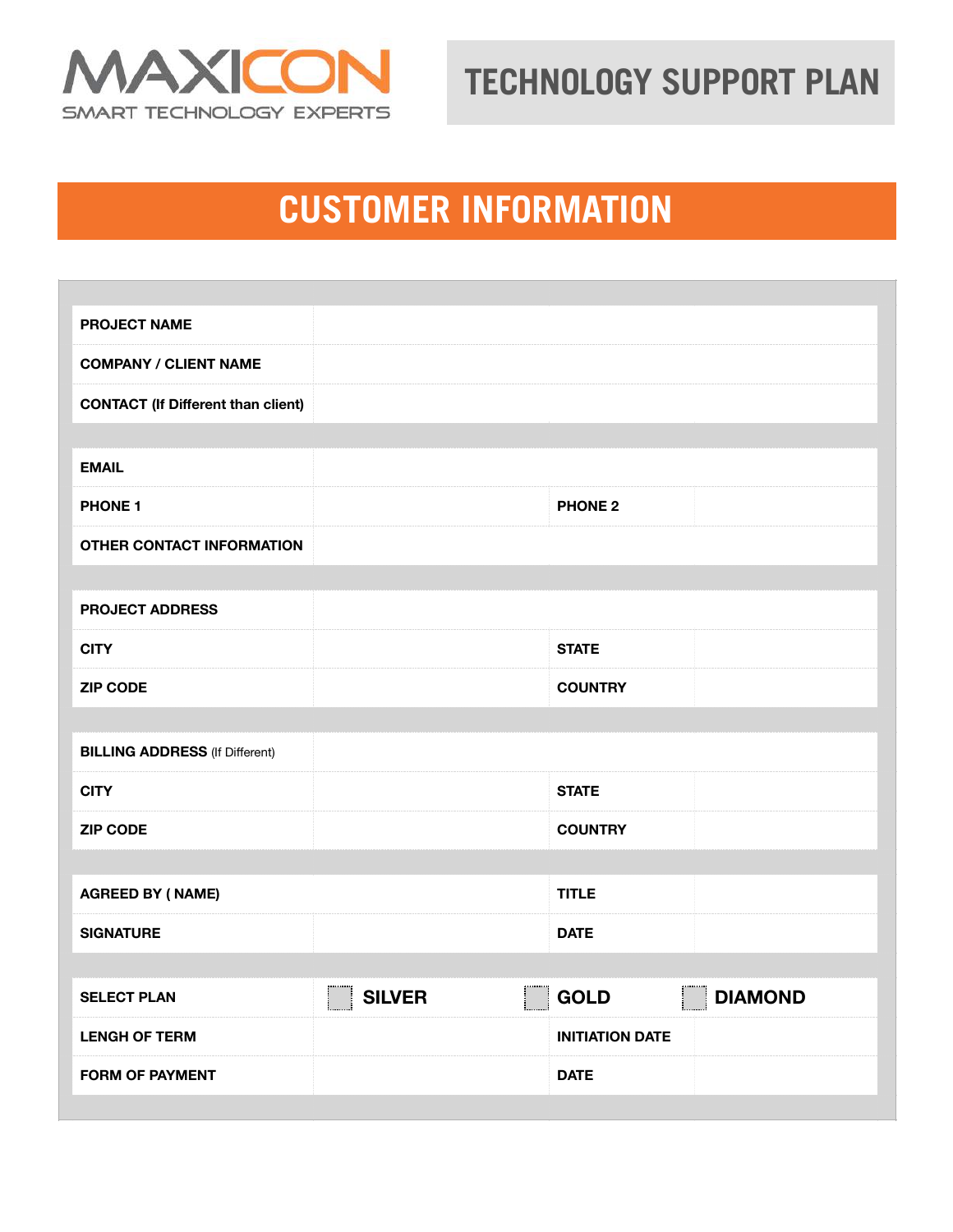

#### **TERMS AND CONDITIONS**

This is an agreement between MAXICON LLC & client listed above (hereinafter referred to as "Client, Customer, Subscriber or You"). Terms and Conditions contained on the reverse side of this agreement are incorporated herein by reference and customer acknowledges they have read and understand such terms and conditions. This Agreement is executed in Palm Beach County, Florida.

#### **THE REMEDIES AND WARRANTIES IN THIS AGREEMENT ARE EXCLUSIVE AND REPLACE ALL OTHER REMEDIES AND WARRANTIES, EXPRESS OR IMPLIED, INCLUDING IMPLIED WARRANTIES OF MERCHANTABILITY AND FITNESS FOR A PARTICULAR PURPOSE. PLEASE READ THIS AGREEMENT CAREFULLY TO ENSURE THAT YOU UNDERSTAND EACH PROVISION.**

#### PLEASE READ THIS AGREEMENT CAREFULLY TO ENSURE THAT YOU UNDERSTAND EACH PROVISION.

**General Scope:** Customer requests MAXICON LLC to provide ongoing service on products and services as defined within the MAXICON LLC Service Plan description. Any services offered over and above will be charged at the published MAXICON LLC Service Rates.

**Commencement, Renewal, Terms, Termination.** The initial term of this Agreement begins on the date listed on the signature line. Unless otherwise terminated in writing pursuant to its terms, this Agreement shall automatically renew for additional one (1) year terms (each an "Additional Term") with any Additional Term being terminated upon giving thirty (30) days prior written notice. Subscriber agrees to pay MAXICON LLC for services as selected above. MAXICON LLC reserves the right to change the service plan pricing and/or hourly rates upon 30 days written notice. **Termination for Breach**. In the event of a material breach by Subscriber, including non-payment by Subscriber, or upon the expiration of termination of this Agreement, Subscriber agrees to pay MAXICON LLC all accrued charges incurred prior to the date of termination, together with all sums to which MAXICON LLC may be entitled by said breach. **Termination for Subscriber's Convenience**. Subscriber may terminate this Agreement at any time; provided, however, that Subscriber shall pay MAXICON LLC an amount equal to the remaining payment due in the Active Term ("Early Termination Fee") (e.g. if Subscriber terminates in month 9 Subscriber will pay an amount equal to the amount that would have been owed for months 10-12;) Subscriber acknowledges and agrees that the amount set forth in this section represent a reasonable estimation of MAXICON LLC's actual Damages resulting from Subscriber's early termination, and are an appropriate measure of liquidated damages and do not constitute a penalty. **Termination for MAXICON LLC's Convenience.** MAXICON LLC may terminate this agreement without penalty or liability at any time upon notice to Subscriber and Subscriber shall not be subject to the Early Termination Fee set forth in this Section.

**Notification.** Subscriber agrees to notify MAXICON LLC in writing immediately of any system changes that would affect the standard operation of the system being serviced.

**Excusable Delays**. MAXICON LLC shall not be in default by reason of failure in performance of its obligations under this contract, if such failure arises out of causes beyond its reasonable control and without the fault or negligent act or omission of MAXICON LLC. Such causes include, but are not limited to: acts of God, acts of the government in either its sovereign or contractual capacity, war, hurricanes, fires, floods, epidemics, quarantine restrictions, freight embargoes, or work stoppages. If performance is delayed over ninety 90 days, either customer or MAXICON LLC may terminate this contract.

**Limitation of Liability.** EXCEPT FOR A SPECIFIC BREACH OF THE CONTRACT, IN NO EVENT SHALL MAXICON LLC BE LIABLE TO CUSTOMER UNDER THIS CONTRACT FOR ANY INCIDENTAL, CONSEQUENTIAL, INDIRECT, STATUTORY, SPECIAL, EXEMPLARY OR PUNITIVE DAMAGES, INCLUDING, BUT NOT LIMITED TO, LOST PROFITS, LOSS OF USE, LOSS OF TIME, SHUTDOWN OR SLOWDOWN COSTS, INCONVENIENCE, LOSS BUSINESS OPPORTUNITIES, DAMAGE TO GOOD WILL OR REPUTATION, OR OTHER ECONOMIC LOSS, REGARDLESS OF WHETHER SUCH LIABILITY IS BASED ON BREACH OF CONTRACT, TORT, STRICT LIABILITY OR OTHERWISE, AND EVEN IF ADVISED OF THE POSSIBILITY OF SUCH DAMAGES OR SUCH DAMAGES COULD HAVE BEEN REASONABLY FORESEEN. EXCEPT AS EXPRESSLY SET FORTH IN THE CONTRACT, MAXICON LLC MAKES NO REPRESENTATION OR WARRANTY, EXPRESS OR IMPLIED, AND SPECIFICALLY EXCLUDES ANY WARRANTY THAT THE EQUIPMENT ARE FIT FOR ANY PARTICULAR PURPOSE AND FURTHER SPECIFICALLY EXCLUDES ANY IMPLIED WARRANTIES OF MERCHANTABILITY. THE STATED WARRANTIES AND THE COMMITMENTS SET FORTH HEREIN ARE IN LIEU OF ALL OTHER OBLIGATIONS OR LIABILITIES ON THE PART OF MAXICON LLC FOR DAMAGES OR OTHER RELIEF, INCLUDING, BUT NOT LIMITED TO, SPECIAL, INDIRECT OR CONSEQUENTIAL DAMAGES THAT IN ANY WAY RISE OUT OF OR ARE IN CONNECTION WITH THE USE AND/OR THE PERFORMANCE OF THE EQUIPMENT. MAXICON LLC DOES NOT WARRANT ANY OF THE WORK PERFORMED ON CUSTOMER'S PROPERTY BY THIRD PARTY CONTRACTORS PRIOR TO OR AFTER THE COMPLETION OF THE SCOPE OF WORK PERFORMED BY MAXICON LLC. MAXICON LLC SHALL NOT BE LIABLE FOR ANY DEFECTS IN THE WORK PERFORMED BY THIRD PARTY CONTRACTORS NOR FOR ANY ADVERSE IMPACT TO THE CUSTOMER'S PROPERTY.